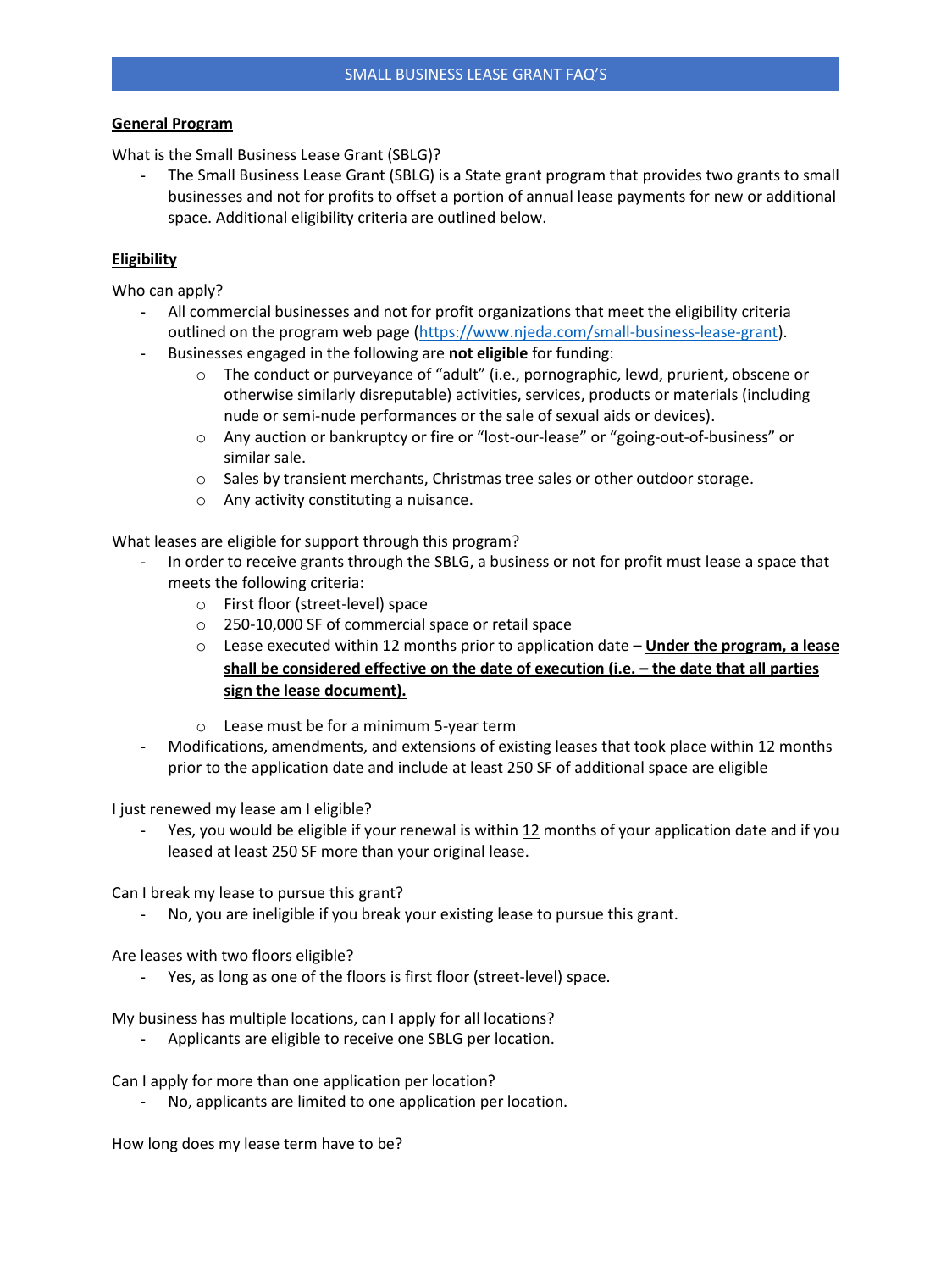Minimum lease term must be 5 years

How long do I need to remain in the facility?

- At least 5 years

If I signed a 2-year lease and have the ability to renew for multiple years that add up to 5 years am I eligible?

No, the lease has to be for a minimum of 5 years to be eligible.

Do I need to operate out of the facility?

- Yes, grantees must occupy and operate out of the leased space specified in their application.

Will I be eligible for the Small Business Improvement Grant if I receive a Small Business Lease Grant?

- Yes, both products can be used for the same location.

Are business incubators eligible for this grant?

- Operators of business incubators **are** eligible.
- Members and tenant companies **are not** eligible.

If my landlord is a related party am I still eligible?

No. Businesses and not for profits are not eligible if the landlord is a related party and/or if the landlord has any ownership.

My lease has equipment added into the lease payment, am I eligible?

- Grants are only available to support costs associated with renting space.
- A lease that includes equipment would not be considered a market rate lease under the program requirements, which may exclude you from eligibility.

### **Application Process**

How do I get my tax clearance certificate?

Tax clearance certificates are required to be approved for this grant. Directions for securing your [tax clearance certificate.](https://www.njeda.com/wp-content/uploads/2021/08/Securing-Your-Tax-Clearance-Certificate-Directions-Client.pdf)

### **Grant Disbursement**

How are the grants disbursed?

- Grant payments are made in two disbursements:
	- 1. First disbursement will be made after execution of grant agreement, for an amount equal to 20% of annual lease payment.
	- 2. Second disbursement will be made after 12 months of lease payments have been paid by the applicant, for an amount equal to 20% of annual lease payment.
- Applicants who meet the eligibility criteria and submit a completed application will be sent an email from the NJEDA with instructions on how to access their grant funding.
- Applicants who are approved for grants will be required to pay an approval fee of \$100. After paying this fee, the NJEDA will send the grant agreement via email.
- Funds for the  $1<sup>st</sup>$  grant will be disbursed to the applicant when the grant agreement is signed and returned to the NJEDA. Funds for the  $2^{nd}$  grant will be disbursed 12 months later.

**Fees**